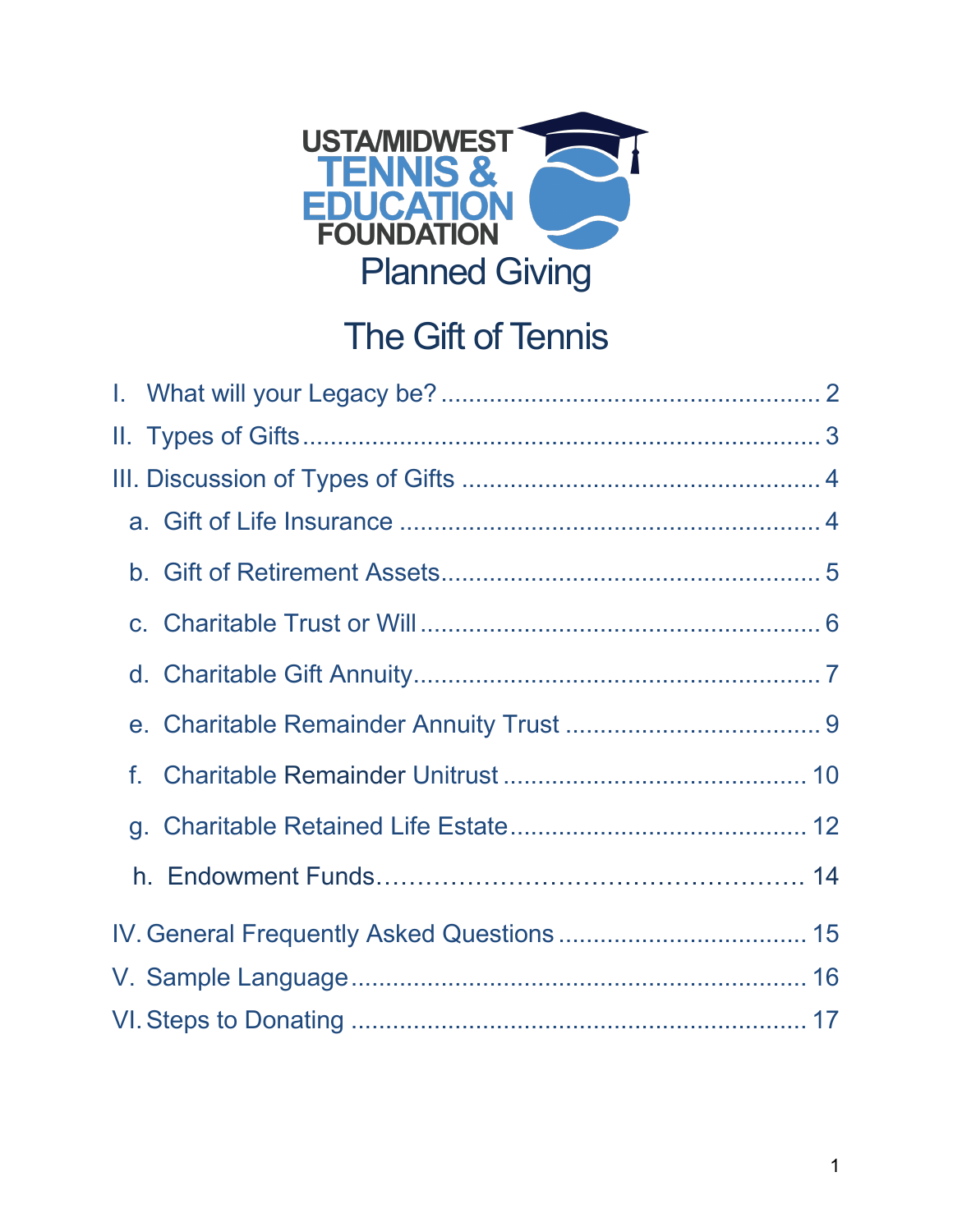

#### **DISCLAIMER**

**These materials are educational in nature and shall not be relied on as legal or tax advice. This information is provided to give you a general overview of various gifting options, and is not intended to be a comprehensive guide on this subject. The rules pertaining to charitable contributions and the related tax implications are very complex, change regularly, and vary from donor to donor. The Foundation makes no warranties or representations, either express or implied, with respect to the accuracy or completeness of the contents of these materials.**

**The Foundation is not engaged in providing legal, accounting, or other tax consultation services. Please consult your personal advisors on all legal, tax, or financial issues as they pertain to a gift to the Foundation. The Foundation hereby disclaims any and all responsibility and liability which may be asserted by anyone arising from their use of these materials.** 

### I. **What will your Legacy be?**

Planned gifts provide creative and flexible strategies for your estate and charitable planning. Some planned gifts can provide you with income and many planned gifts can reduce your taxes. The greatest benefit, however, lies in knowing that you are supporting the work of the USTA/Midwest Tennis & Education Foundation—work that is important to you and helpful to others.

Whatever inspires you, whatever drives you – you can make a difference by supporting the Foundation with a bequest directed at our local youth tennis players and programs. By including the Foundation in your estate plans, you will help promote the wonderful sport of tennis through the education of our youth and support of our youth tennis programs, benefiting our way of life here in the Midwest and beyond.

Foundation staff members are eager to work with you and your advisors to ensure each gift will support your preferred educational purpose. Please feel free to contact Elizabeth Dickison at 317-669-0475 or elizabeth@midwest.usta.com We look forward to hearing from you!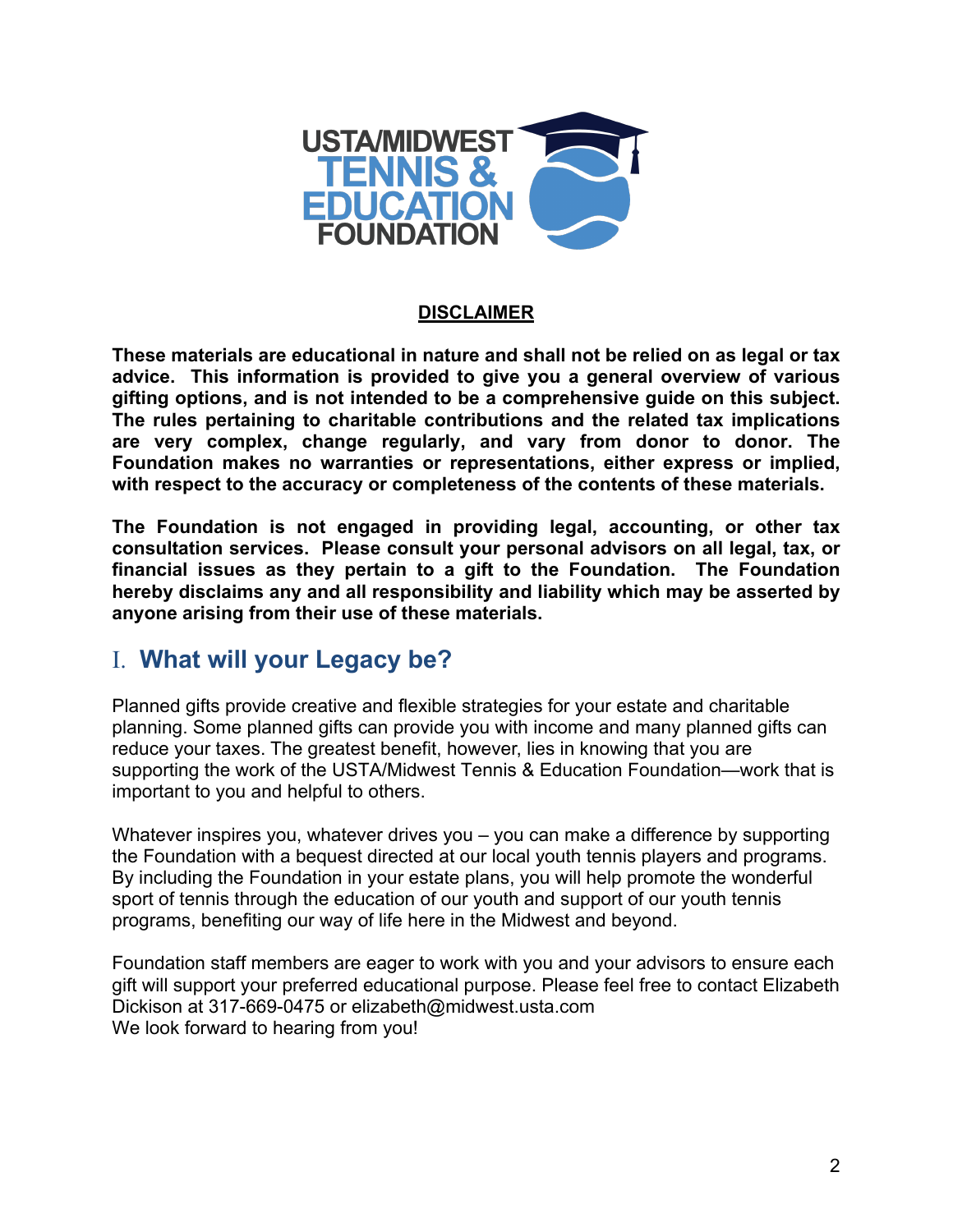# II. **Types of Gifts**

**Cash.** Gifts of cash are sometimes the easiest to make. If you wish to make a one-time cash gift, you can mail a check to: USTA/Midwest Tennis & Education Foundation, 1310 East 96th Street, Suite 100, Indianapolis, IN 46240. Please make your check payable to the USTA/Midwest Tennis & Education Foundation and indicate which program you wish to support. You can also make a gift online by visiting www.midwest.usta.com.

**Outright gifts.** The most common form of charitable contribution is the outright gift of cash or other assets made during the donor's lifetime. An outright gift may be of real estate, tangible personal property (e.g., artwork, books, manuscripts, coin and stamp collections, boats, airplanes, etc.), closely held stock, a paid up life insurance policy and other property of value. One benefit of donating appreciated assets (such as real estate or securities) outright is that your income tax deduction will be based on the fair market value of the gift when you donate it and you will not incur any capital gains on the asset's appreciation. Plus, you have removed the asset from your taxable estate for estate tax purposes. Please note, however, that there is a "related-use" rule for appreciated tangible personal property. This means that the donor is only allowed a fair market value deduction for the contribution of appreciated tangible personal property where the use of the donated property is related to the tax-exempt purposes of the charity. For example, a donor who contributes appreciated artwork to the Foundation would likely not be able to apply the fair market valuation to the gift.

**Life insurance.** You can make a gift of a life insurance policy by either assigning a paid up policy to the Foundation or by naming the Foundation as the beneficiary of a policy. By funding a gift with your life insurance policy, you can make a gift that may be substantially larger than you could during your lifetime.

**Retirement plan assets.** By naming the Foundation as the direct beneficiary of appreciated tax-deferred retirement accounts, the value of your gift will be the full amount of the accounts and will not be diminished by the income tax on the deferred gains. This could lead to substantial savings in income and estate taxes.

**Bargain Sale.** A bargain sale occurs when you sell an asset, such as real estate, to the Foundation for less than its current fair market value. The difference between the fair market value and the sale price constitutes a charitable gift.

**Creation of a Trust.** Trusts can be structured in a variety of ways and typically include a charitable lead trust or a charitable remainder trust. A charitable lead trust makes payments to the Foundation during the trust's term to support one of the Foundation's charitable purposes and when the trust ends, the remaining assets are paid to you or other non-charitable beneficiaries. A charitable remainder trust makes payment to you or a non-charitable beneficiary during the trust's term and when the trust ends, the remaining assets are paid to the Foundation. Depending on the type of trust and the trust's terms, a donor can enjoy income tax and/or estate tax benefits.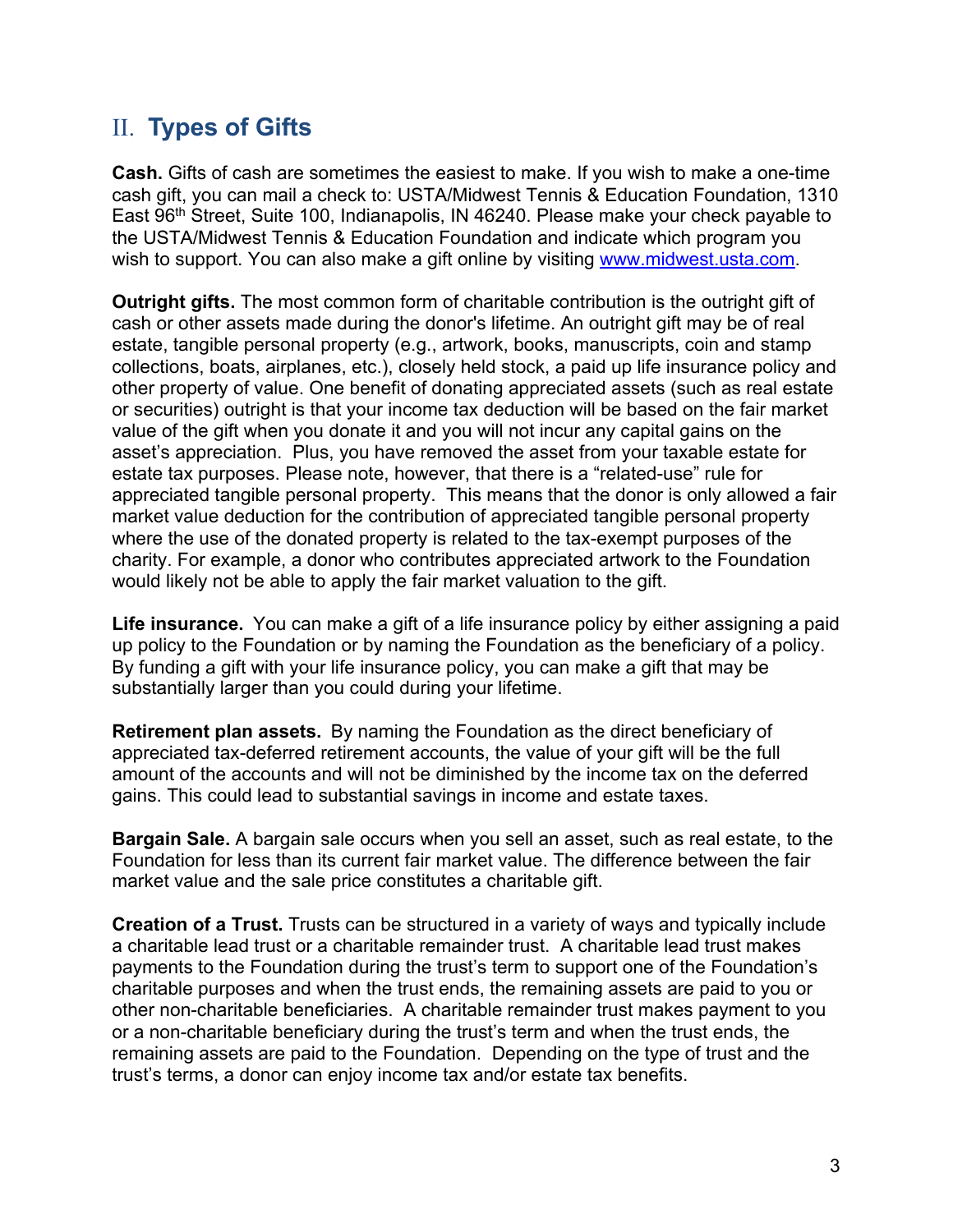**Retained Life Estates.** This type of gift occurs when you contribute your residence, vacation home, farm or other property now, while retaining the right to use and occupy the property for life. At the time of your death the Foundation will own the property in its entirety.

**Bequests.** A bequest is a gift to the Foundation that is included in your will or trust.

# III. **Discussion of Types of Gifts**

### **a. Gift of Life Insurance**

You can make a deferred gift to the USTA/Midwest Tennis & Education Foundation using life insurance. Such a gift may allow you to make a larger contribution than you thought possible. Benefits may include a current income tax deduction for the gift of the policy, continuing income tax deductions for periodic premium payments, removal of the insurance from your taxable estate, and the satisfaction that comes from making the gift of tennis a reality for kids who otherwise would not have a chance to learn the sport.

A life insurance gift may allow you to support the USTA/Midwest Tennis & Education Foundation more generously than you thought possible while providing you with income and estate tax benefits.

### **i. Frequently Asked Questions**

**Why would you want to donate life insurance?** An existing policy is the best candidate for a gift to the USTA/Midwest Tennis & Education Foundation. You may own a life insurance policy that was purchased for financial security when you were younger. The safety net provided by life insurance may not be as important to you now so the policy may be a suitable asset to contribute to the Foundation.

**What kinds of policies can be contributed?** There are two basic forms of life insurance, with many variations:

- 1) Term insurance provides coverage only for the specific period covered by the premium but does not provide any internal cash buildup or any benefits other than payment of the face amount of the policy upon the death of the insured. Because of these characteristics, term insurance is rarely used for charitable giving.
- 2) Whole life insurance provides continuous coverage as long as any required premium payments are made or the policy is paid up. It also has an investment component that provides an internal build-up of cash value, in addition to the death benefit.

**Are there income tax benefits?** If you designate the USTA/Midwest Tennis & Education Foundation as the owner of the policy, you may be entitled to a current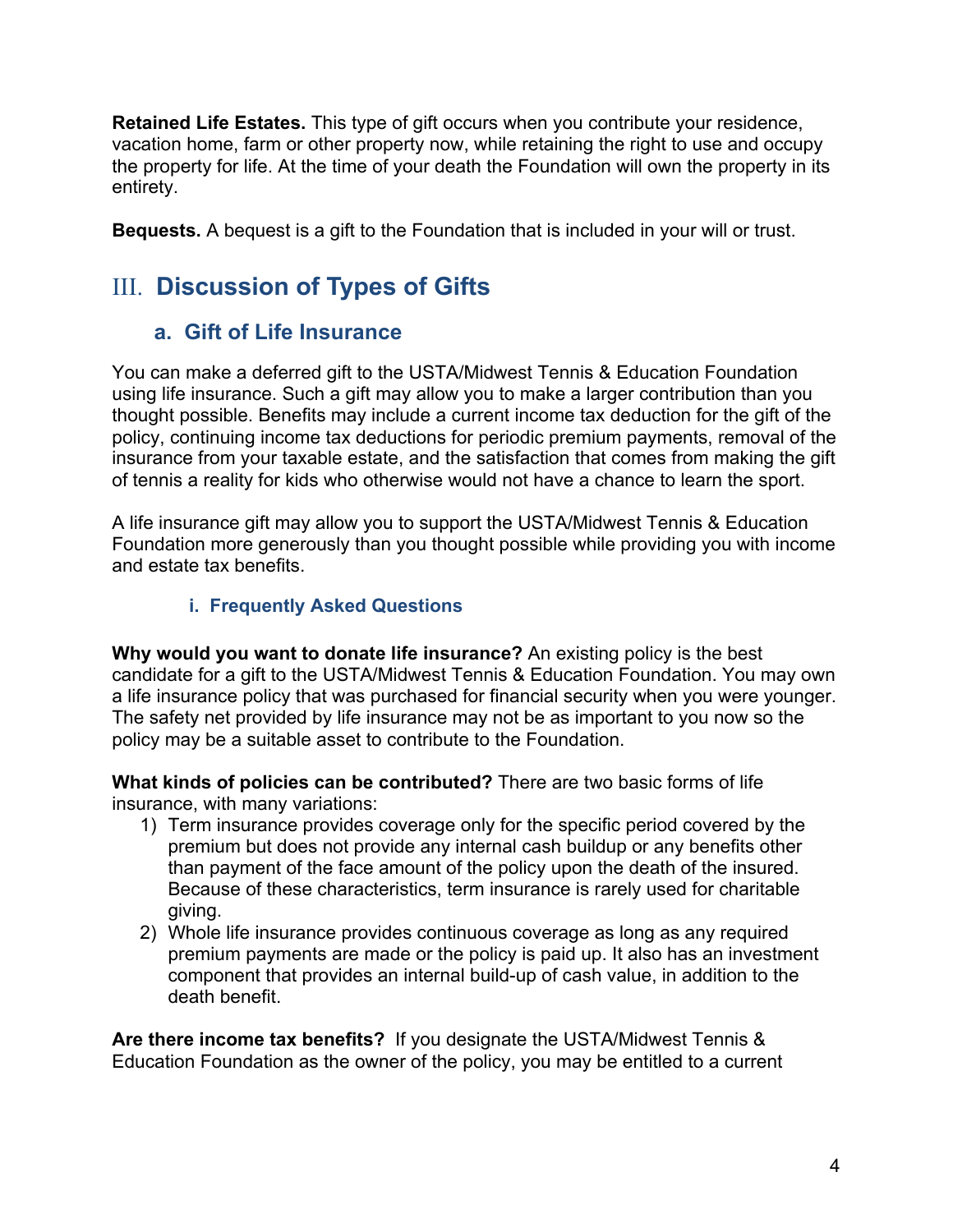income tax deduction for the gift of the policy. Any annual gifts to the Foundation to pay future premiums will qualify for a charitable income tax deduction.

**Are there estate tax benefits?** If you give a policy to the USTA/Midwest Tennis & Education Foundation, the insurance proceeds are excluded from your taxable estate unless you die within three years of making the gift. If you keep the policy and simply name the Foundation as beneficiary, the policy proceeds will be included in your taxable estate but will qualify for an estate tax charitable deduction.

**Can proceeds from a policy fund an endowment?** Proceeds from a life insurance policy can fund an endowment to benefit the Foundation. However, you may want to compare a life insurance donation to a series of annual gifts to fund an endowment, because doing this during your lifetime rather than at your death will allow you to see your gift at work.

**Are there any special considerations to keep in mind?** If you live in a community property state, your spouse may be required to consent to naming someone other than the spouse as beneficiary and/or owner of a policy.

### **b. Gift of Retirement Assets**

Thoughtful planning can help you achieve your charitable goals and provide for a secure retirement. Coordinating retirement planning and charitable giving can be especially beneficial if you have accumulated substantial retirement assets and wish to reduce income and estate taxes. Retirement plan assets include IRAs, 401(k) and 403(b) plans, Keogh plans, and other qualified retirement plans. Current tax laws may result in heavy taxation of assets you withdraw from retirement plans, and estate taxes may consume a substantial portion of your retirement plans after your death. A gift of these assets to the USTA/Midwest Tennis & Education Foundation allows you to accomplish a variety of personal goals while reducing or eliminating these taxes. Retirement assets present a number of attractive opportunities. Through careful planning, you can make gifts to your heirs while minimizing taxes with gifts to the Foundation.

### **i. Lifetime Gifts**

Retirement plan assets can be used to make lifetime charitable gifts. If you have adequate income from sources other than your retirement plans or excess income from your other retirement assets, a charitable gift may be ideal.

Generally, funds in qualified retirement plans grow tax-free over time, and income tax is assessed only when you withdraw from the plan. Beginning the year after you turn 70½, you are required to withdraw a minimum amount every year. If you want to make a current gift, you can use your required minimum distribution or withdraw additional funds from the plan, pay income taxes on the amount withdrawn, and use the funds to make a gift to the Foundation. This outright gift will qualify for an income tax charitable deduction, offsetting some, if not all, of the income tax due.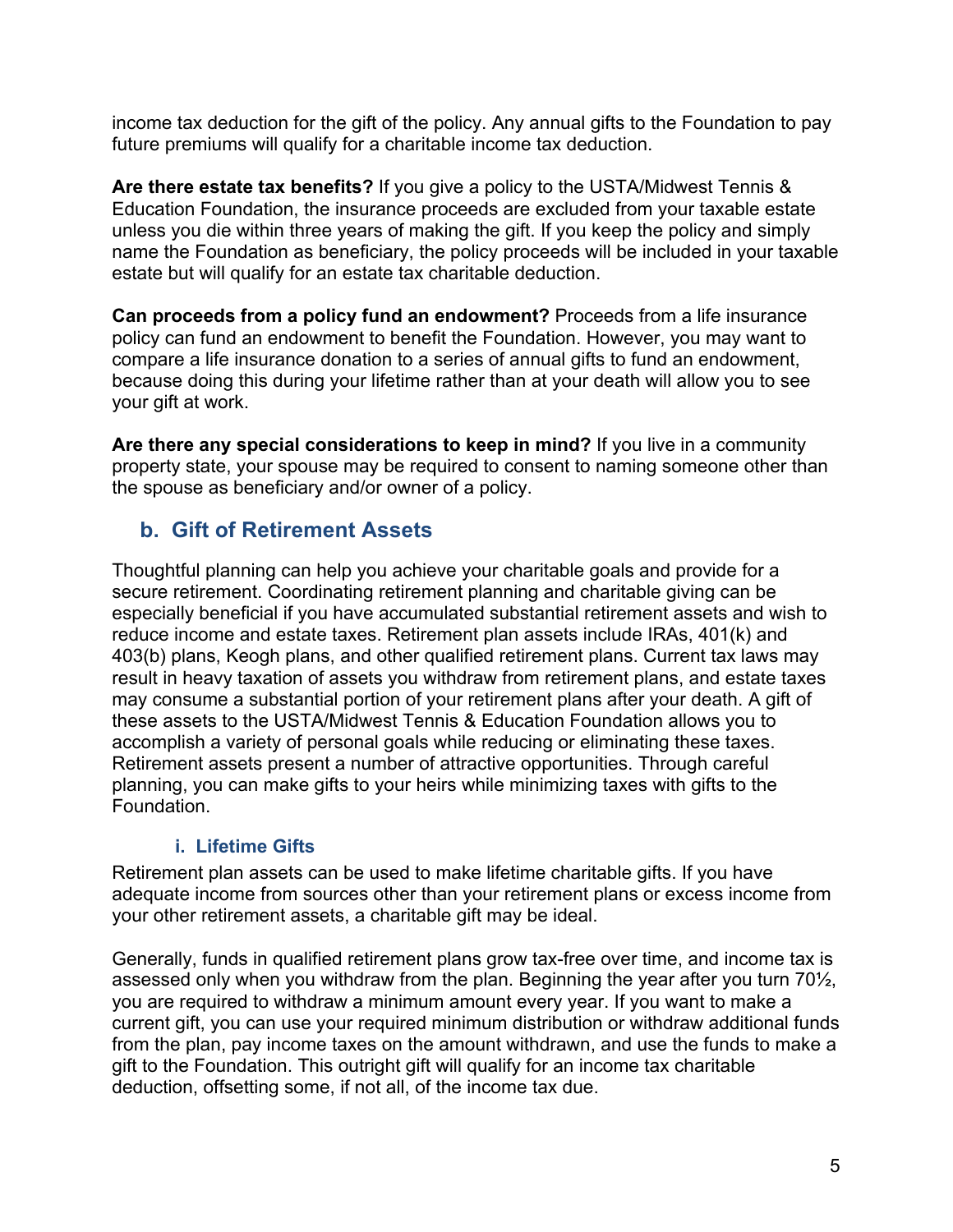In addition, you will have removed the withdrawn portion of funds from your estate, thereby avoiding eventual payment of estate taxes, if applicable, on that portion while benefiting the Foundation. The most meaningful benefit of a current lifetime gift is watching it at work. Donors find great satisfaction in seeing how their gifts help players and programs throughout the USTA/Midwest Section.

### **ii. Gifts at Death**

If you, like many donors, rely on income from your retirement plans during retirement, making a lifetime gift may not be an option. However, a gift of all or a portion of what remains in the plan at your death can fulfill your charitable wishes. This gift can also significantly reduce estate taxes, if applicable, thereby helping to preserve other assets for your heirs.

### **iii. Estate and Income Tax**

Your retirement plan assets will be included in your taxable estate at death. If any person other than your spouse receives the asset, estate taxes must be paid at the applicable tax rates. Although current tax law exempts a significant amount from federal estate tax, retirement plans often push the estate value beyond the exempt amount. Additionally, your heirs may owe income tax on distributions from your retirement plan. A large portion of the retirement plan may be dissipated by the combined burden of estate and income taxes. If the Foundation is named as the beneficiary of your retirement plan, no income tax is paid because the Foundation is a tax-exempt entity. Thus, much more of the gift would be available to the Foundation than would be to your non-exempt heirs. Although the plan balance is still subject to estate tax, it is offset by the charitable deduction your estate will receive for the gift. If you have both retirement plans and other assets such as stocks, cash or real property, you should consider making charitable bequests from your retirement plan,and leave other assets to your heirs. Retirement plan assets pass according to the beneficiary designation rather than your will or revocable trust. It is important to check with your plan administrator to make sure you are filling out the correct form to name the Foundation as a beneficiary and that your plan permits naming a charity as a beneficiary. If you are married, your spouse must agree to your naming a beneficiary other than himself or herself.

### **c. Charitable Trust or Will**

A charitable trust allows you to make a donation to the USTA/Midwest Tennis & Education Foundation, while giving you and your heirs a tax break. You can make a bequest of any size and direct the gift to support the purpose or programs of the Foundation that are most important to you. If you wish to support the Foundation as a whole, an unrestricted gift is the way to go. For some, this will be their first gift to the Foundation, but for others this can be a continuation of planned giving.

Bequests are a vital source of support for the Foundation,and can represent a significant percentage of all gifts received from individuals annually. In addition to supporting bright and talented young tennis players, bequests have also supported outstanding state-of-the-art facilities and equipment. The Foundation particularly values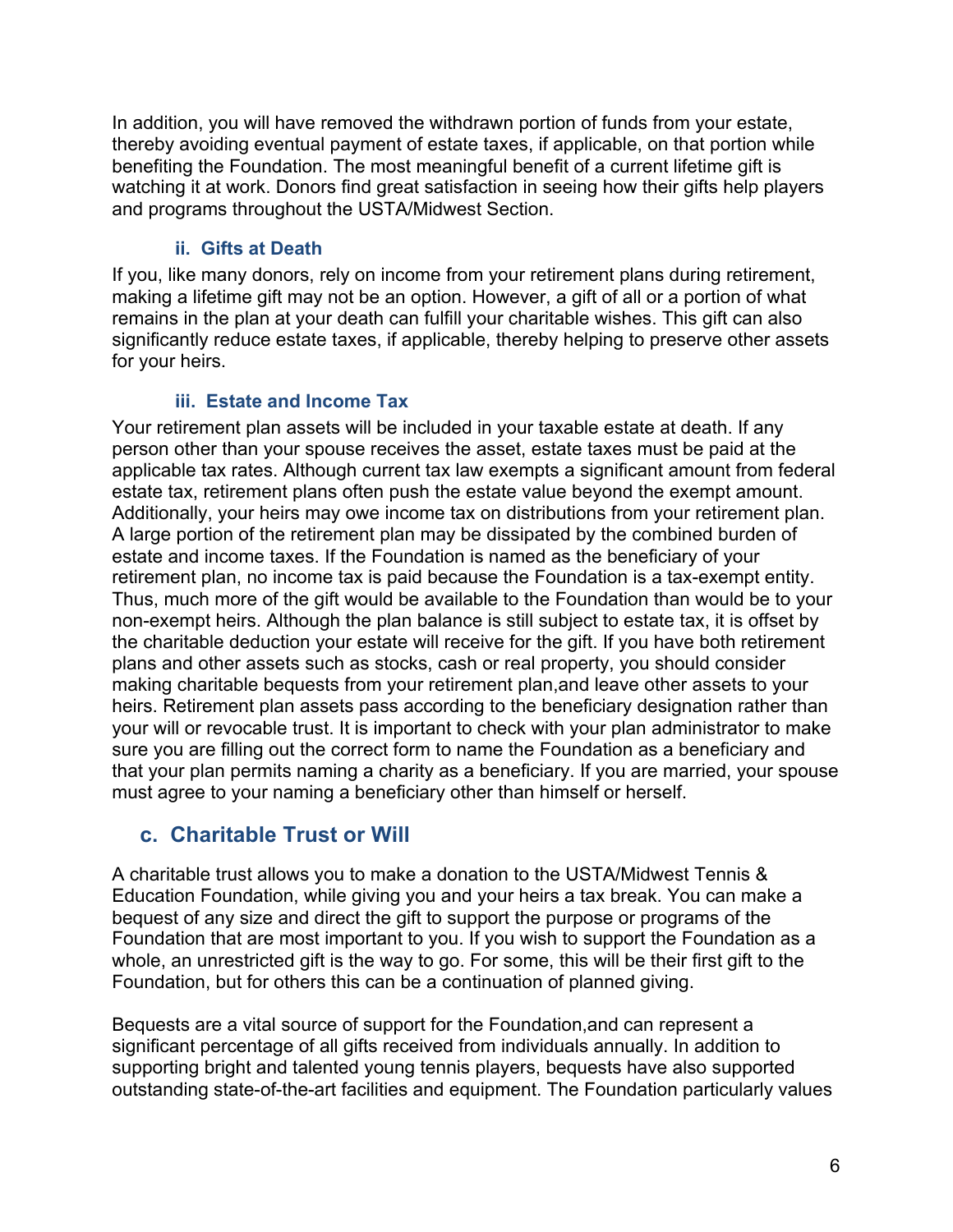unrestricted gifts, which can be used to support priority needs.

Everyday at the Foundation, bequests can help transform the lives of our youth living in the USTA/Midwest Section. Your bequest can help continue this vital work and leave a lasting legacy in your name.

If you want to make a difference with a gift in your will or trust, we invite you to contact the USTA/Midwest Tennis & Education Foundation office for a confidential consultation. Please contact Elizabeth Dickison at 317-669-0475 or Elizabeth@midwest.usta.com.

# **Charitable Gift Annuity**

A charitable gift annuity is created by a contract between you and the USTA/Midwest Tennis & Education Foundation. In this circumstance, you make a gift to the Foundation and the Foundation promises to pay you a fixed annual income for your lifetime. A gift annuity may be especially appealing if you want to supplement your retirement income and make a gift to the Foundation. It is also an ideal way to fund a Foundation endowment that can bear your name in perpetuity.

Due to the simple contractual nature of this gift, a charitable gift annuity is one of the easiest life income gift plans to create. It is a popular option with donors who seek lifetime fixed income payments (especially during retirement years), and who wish to maximize their tax-free income. Each gift annuity is the product of successful teamwork among donors, their advisors, and the Foundation staff. Everyone benefits from this collaboration—the donor who receives tax benefits, the individual who receives a guaranteed income for life, and the Foundation receiving a future gift to benefit youth tennis and education programs.

Gift annuities may be funded with cash, certificates of deposit, publicly traded securities, and similar assets. You will be entitled to an income tax charitable deduction for part of the value of the assets you transfer to the Foundation.

The ultimate benefit, however, is the satisfaction of knowing your gift will provide vital future support for introducing the sport of tennis throughout the USTA/Midwest Section.

Before entering into a charitable gift annuity, we recommend that you seek the advice of a competent tax professional.

### **iv. Frequently Asked Questions**

**How is the annuity payment determined?** The Foundation generally offers the annuity rate recommended by the American Council on Gift Annuities based on the age of the annuitant(s). The annuity rate increases with age, and the rate for one annuitant is generally higher than the rate for two. However, in some cases the annuity rate is negotiated based upon the size of the gift, whether there are one or two annuitants, their ages at the time of the gift, and the purpose of the gift.

**Is any portion of the annuity tax-free?** Generally, a certain portion of each annuity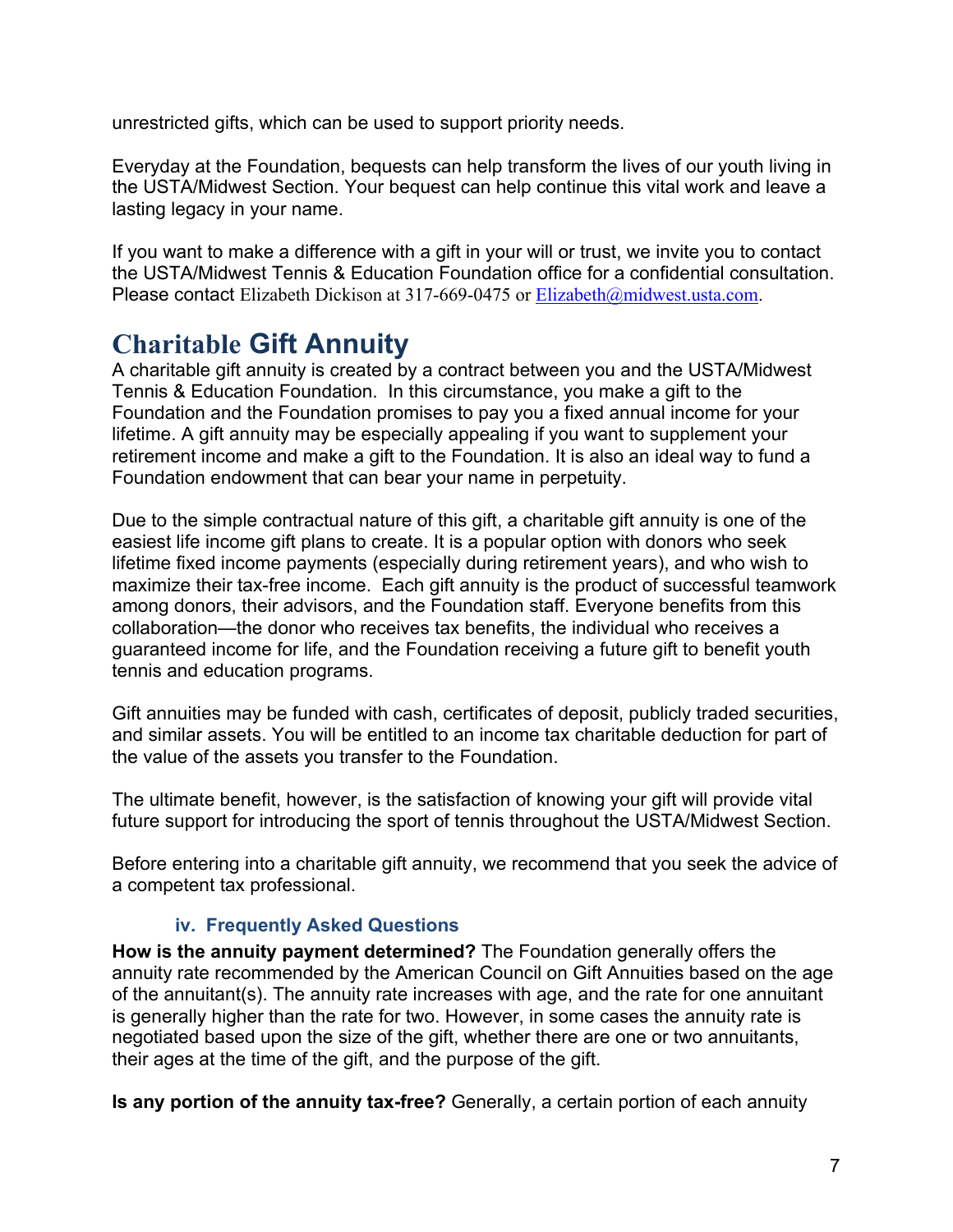payment is tax-free because it represents a return of principal. Gift annuities funded with cash will produce more tax-free income over the life of the annuity than gift annuities funded with appreciated property. If you fund a gift annuity with appreciated property, the annuity payments will consist of ordinary income, capital gain income, and tax-free return of principal. The Foundation will provide income tax information to each annuitant every year for their tax returns.

**Can a gift annuity make payments to more than one person?** Yes. A gift annuity may be established for one or two persons and you can designate any individual as the annuitant. If you designate someone other than yourself or your spouse as the annuitant, you should consult with your advisors about the possible capital gain and gift tax consequences of the arrangement.

**Do gift annuity payments ever fluctuate?** No. The payment amount is fixed at the time the gift annuity is created.

**Can a gift annuity be used for retirement planning?** Yes. An immediate gift annuity is an excellent way to enhance your retirement income. You can also establish a deferred gift annuity now that will begin paying you an annuity when you retire. Deferred gift annuities produce larger payments than immediate gift annuities because you are older when payments begin.

**Can I fund more than one gift annuity?** Yes. Some donors create a new gift annuity every few years. This enables them to receive more income as they age and provide additional support to the Foundation.

**What is the difference between a Charitable Gift Annuity and the Charitable Trusts discussed below?** Charitable gift annuities are similar to charitable trusts, but simpler. The charitable gift annuity is a simple contractual agreement between you and the Foundation, unlike a charitable remainder trust which is a legal trust requiring all trust formalities.

### **v. Tax Considerations**

**Income tax charitable deduction:** When you create a gift annuity, you qualify for an immediate income tax charitable deduction equal to a percentage of the total value of the assets you contribute. The deduction is based on IRS formulas and tables. You can use the deduction to offset your income in the year you create the gift annuity. If you cannot use the entire deduction in the first year, you can carry the excess deduction forward for up to five additional years.

**Capital gains tax treatment:** If you fund a gift annuity with appreciated property you can recognize the capital gain "ratably" over your lifetime, thereby spreading out the capital gains tax liability. If you contribute appreciated property to fund a single-life gift annuity for another individual, however, you will recognize the entire capital gain at the time you create the gift annuity.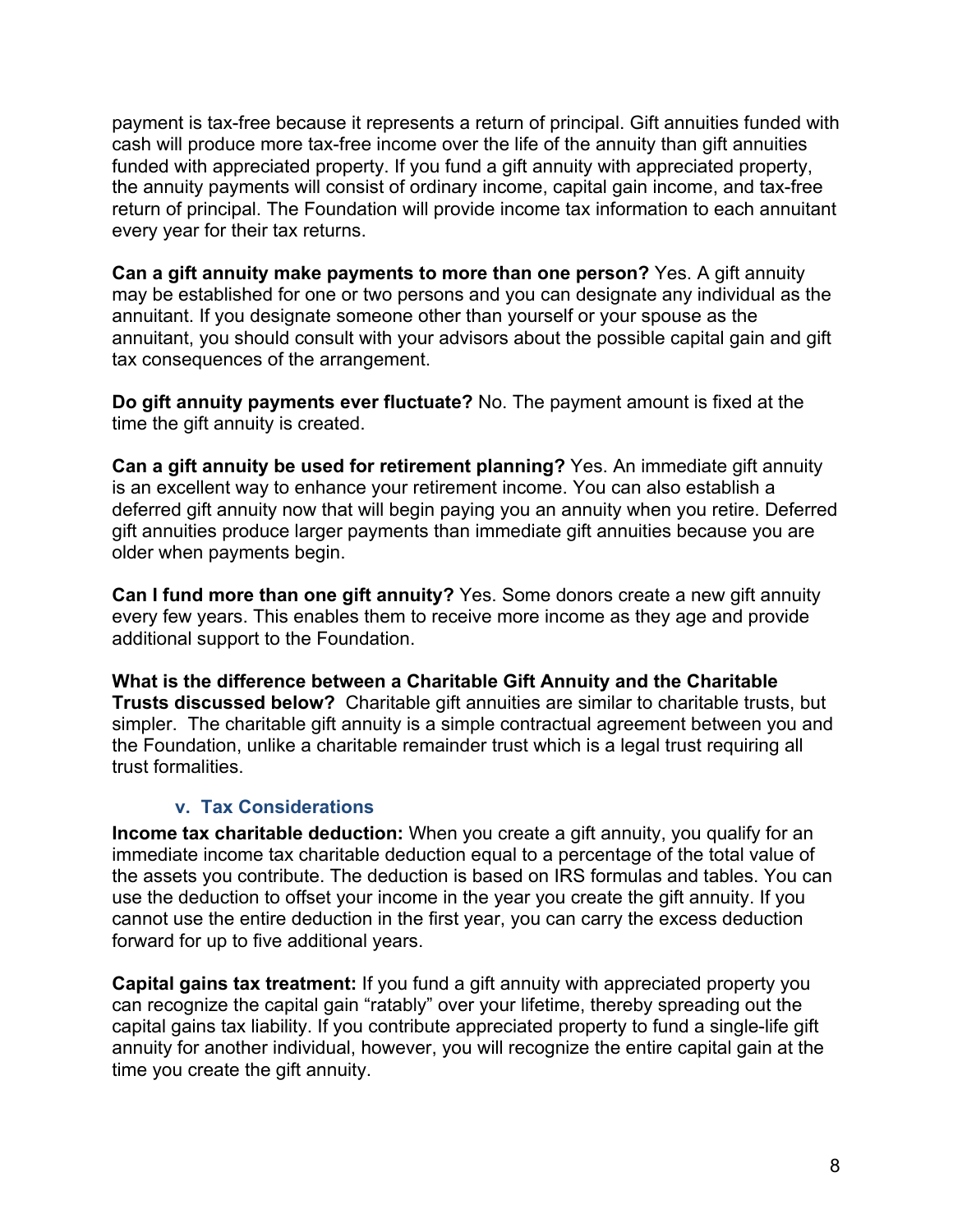**Gift tax treatment:** If the income beneficiary is someone other than, or in addition to, you, there may be gift tax implications. You should discuss these consequences fully with your tax advisors.

### **e. Charitable Remainder Annuity Trust**

A charitable remainder annuity trust pays you a fixed annual income while providing for a future gift to the USTA/Midwest Tennis & Education Foundation. You create an annuity trust by executing a written trust agreement and making a gift to the trust. The trustee of the annuity trust then pays you a fixed dollar amount every year for your lifetime or for a term of up to 20 years.

You are entitled to an income tax charitable deduction for part of the value of the assets you contribute to the annuity trust, and if you contribute appreciated securities, you will save on capital gains tax as well. When the annuity trust ends, the remaining trust assets are distributed to the Foundation for the purpose you specify in the trust agreement. You may wish to fund an endowment in your name to support scholarships or provide unrestricted support for a program – the possibilities are nearly endless. If you want regular, fixed income payments, an annuity trust may appeal to you. The ultimate benefit, however, is the satisfaction of knowing that an annuity trust gift will provide important future support for the USTA/Midwest Tennis & Education Foundation.

### **i. Frequently Asked Questions**

**What assets can I contribute?** An annuity trust must be funded with assets that can be sold readily or that produce sufficient income to enable the trustee to pay the annuity amount when it is due. In general, this means cash or marketable securities. Highly appreciated securities are particularly appropriate for funding an annuity trust because of the capital gains tax benefits discussed below. Assets that may take a while to sell, such as real estate or closely held stock, are usually not appropriate for annuity trusts. They may, however, be suitable for a charitable remainder unitrust.

**How is the annuity amount determined?** Under current tax law, the annuity amount must equal at least 5% and no more than 50% of the value of the assets you contribute to the trust. The Foundation staff will work with you to determine an appropriate annuity amount, taking into consideration the age of the income beneficiary or beneficiaries, the fair market value of the trust assets, and other factors that affect the balance between your financial goals and the program you wish to fund.

**Who can receive income from the trust?** You, your spouse (or both of you), other family members, or others can be beneficiaries of the annuity trust. If you want to name more than one income beneficiary, they can share the annuity or they can succeed one another as income beneficiaries. Unless the trust is for a term of years, you need to consider the age or ages of the beneficiaries. If the beneficiaries are too young, the assets remaining in the trust at the end of its term may not be enough to accomplish your purpose.

**Will I pay taxes on my trust income?** Beneficiaries are taxed on payments received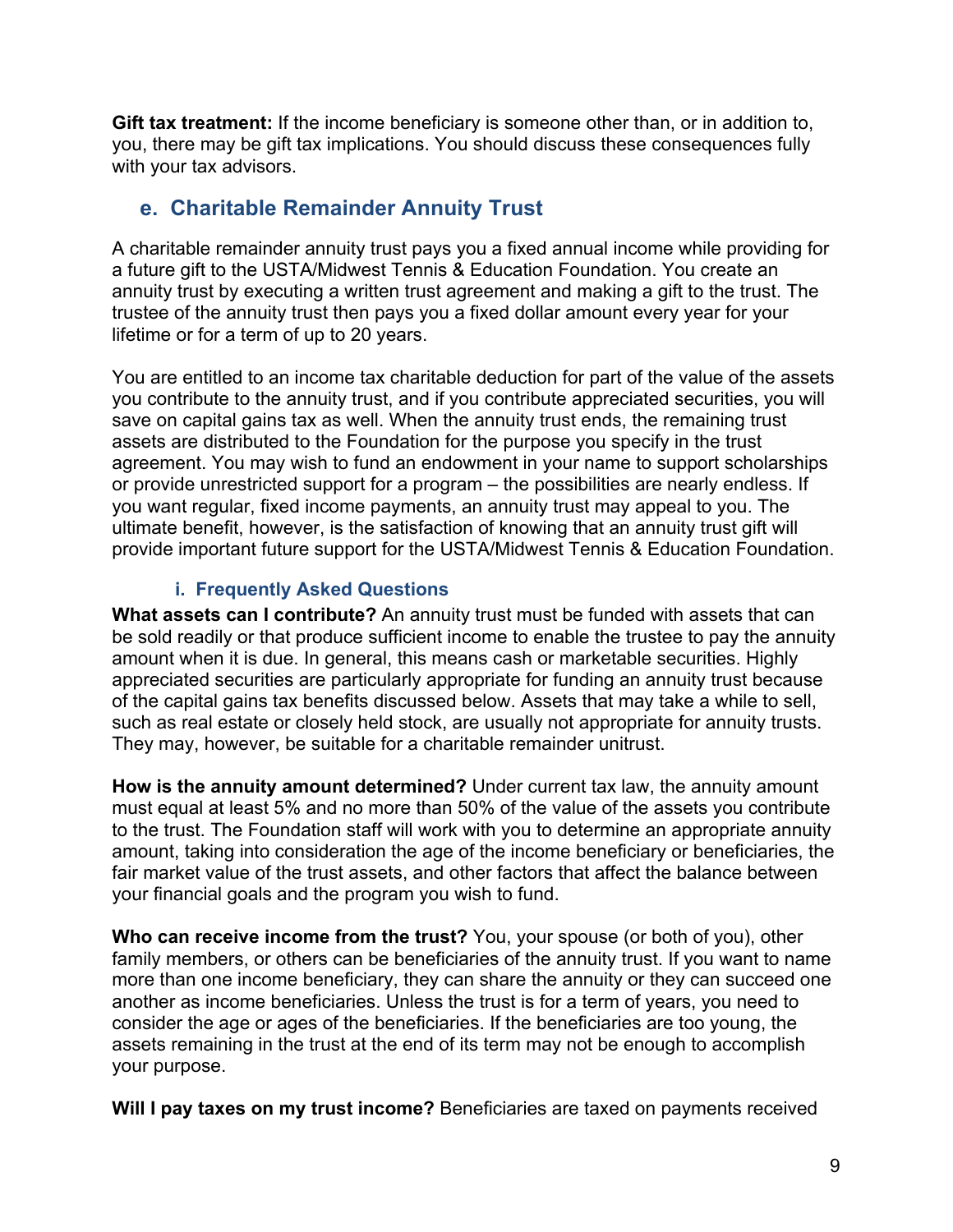from an annuity trust based on a four-tier taxation system set forth in the Internal Revenue Code. Payments are usually a mix of ordinary income and capital gain. The Foundation, as trustee, will provide an annual statement of income tax information for each beneficiary's tax return.

**Who can serve as trustee?** The trustee may be a bank, an individual, or the Foundation.

### **ii. Tax Considerations**

**Income tax charitable deduction:** You are entitled to a current income tax charitable deduction for the present value of the annuity trust remainder that the Foundation will receive in the future. You can claim the deduction in the year you create the annuity trust and use it to offset either 30% or 50% of your adjusted gross income, depending on what you contribute to the trust. If these percentage limitations prevent you from using the entire deduction in the first year, you may carry forward the unused deduction for up to five additional years.

**Capital gains tax savings:** A charitable remainder annuity trust is tax exempt. Therefore, the trustee can sell appreciated assets without incurring any up-front capital gains tax, so the entire net proceeds of a sale are available for investment for your benefit.

### **f. Charitable Remainder Unitrust**

A Charitable remainder unitrust pays you a variable income while providing for a future gift to the USTA/Midwest Tennis & Education Foundation. You can establish a charitable remainder unitrust by irrevocably transferring assets to a trustee, who then invests the trust's assets and pays you and/or other beneficiaries an annual variable income. At the end of the trust term, the assets remaining in the trust are distributed to the Foundation for the purpose you designate.

A unitrust is an excellent vehicle for gifts of appreciated stock or property, because the trust is tax exempt and does not pay capital gains tax when it sells the assets. The full sales proceeds remain in the trust to provide a payout to the income beneficiaries. The amount of the payout for the income beneficiaries will depend on whether the charitable remainder unitrust is set up as a standard unitrust, net income unitrust, or flip unitrust (see below). The payout distributed is generally taxable to the income beneficiaries. Upon establishing a charitable remainder unitrust, you are entitled to a current income tax deduction for a portion of the value of the gift transferred to the trust.

There are three types of unitrusts: a standard unitrust, a net income unitrust, and a combination or "flip" unitrust. The income from each trust will vary from year to year, and the right choice will depend on your goals. You can name yourself and/or other beneficiaries to receive income for life and/or for a term of up to 20 years.

Standard unitrusts are the most common type of unitrust. They provide an income that is based on a fixed percentage ("the unitrust percentage") determined at the time the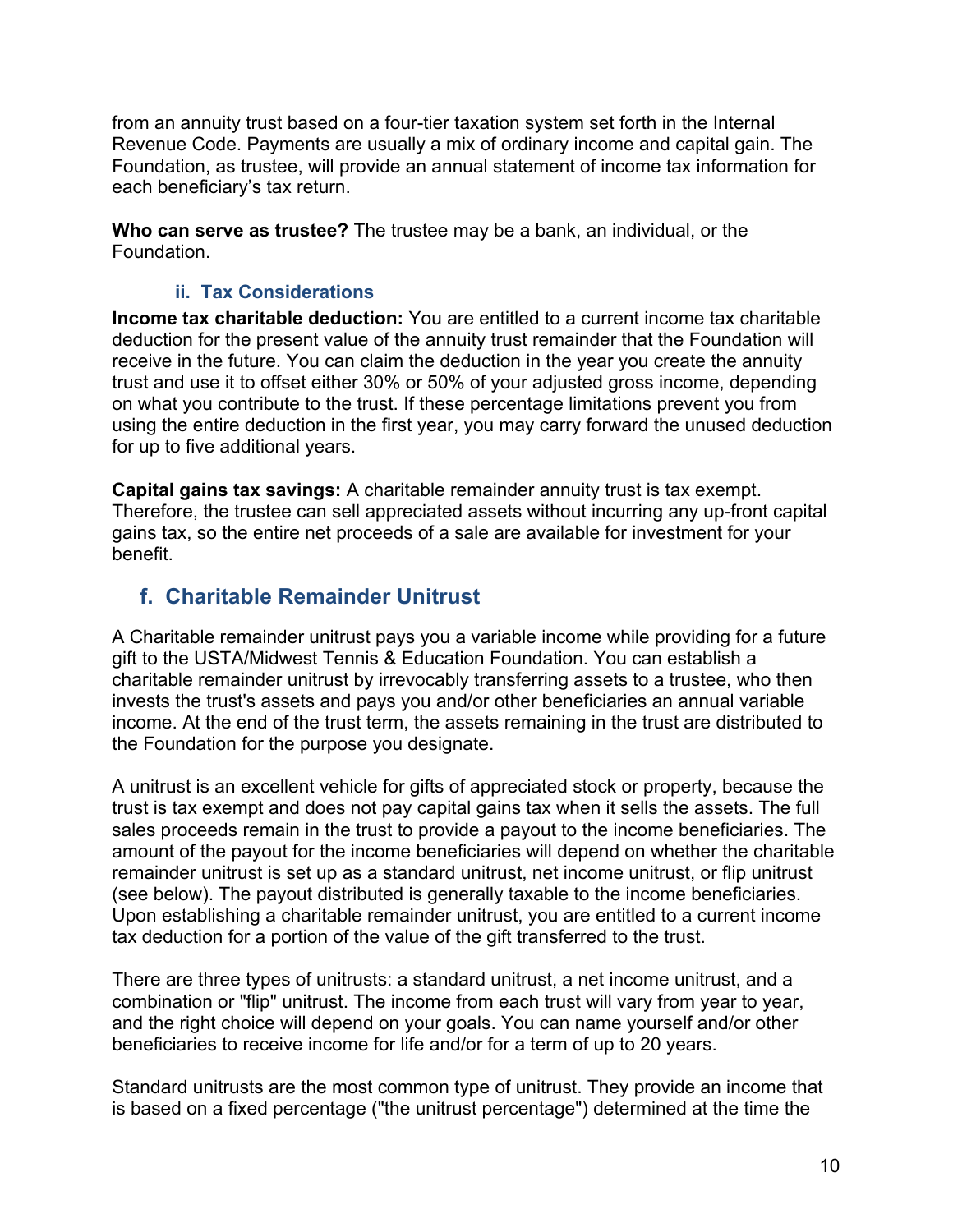trust is created. The unitrust percentage must be at least 5 percent and is multiplied by the fair market value of the trust assets at the beginning of each year to determine the annual payout to the income beneficiaries. Accordingly, if the trust investments grow beyond the amount paid to the income beneficiaries, the annual distributions will increase. However, it is important to know that if the trust investments do not produce sufficient investment returns in any given year, the annual distribution for the following year will decline. A standard unitrust provides the most flexible investment options and is usually invested for a total maximum return.

Net income unitrusts provide annual payments in the lesser of two amounts: 1) the unitrust percentage of the trust's annual value described above, or 2) the net income of the trust. Younger donors who are not seeking large payments immediately but want to build a fund for potentially higher payments in the future may find this appealing. A net income unitrust initially can be invested in assets that produce little interest or dividend income. When income beneficiaries want a higher income, the investments can be changed to produce a higher income.

A combination or "flip" unitrust is a good option when an illiquid, non-income producing asset, such as real estate or closely held stock, is being used to fund a charitable remainder unitrust. The trust agreement for the flip trust provides that the trust begins as a net income unitrust, paying only any actual earnings (for example, rents from real estate) to the income beneficiaries. The trust agreement further provides that at a date in the future, such as on the date of the sale of assets used to fund the trust, the trust "flips" to a standard unitrust. As of January 1 after the flip date, the unitrust pays the income beneficiaries the unitrust percentage multiplied by the fair market value of the trust assets, revalued each year. A flip unitrust may also be a good option if you wish to plan for retirement because the flip date could be set for a date when you expect to retire.

For many, a unitrust is an ideal way to fund future Foundation endowments— for scholarships, programs or other purposes— that bears their names and support the Foundation in perpetuity.

Unitrusts also appeal to those who want relief from the ongoing responsibility of managing some of their assets, while continuing to receive lifetime income. The ultimate benefit, however, is the satisfaction of knowing that a unitrust gift will provide important future support for the USTA/Midwest Tennis & Education Foundation.

#### **i. Frequently Asked Questions**

**What assets can I contribute?** You can contribute cash, marketable securities, or other property to fund a unitrust. Contributions of marketable stocks and bonds that have increased in value are ideal because you may benefit from capital gains tax savings. Assets that may take longer to sell, such as real estate or closely held stock, can also be used to establish a unitrust, but the trust must initially limit payments to "net income." After the property is sold and the proceeds are reinvested, the trust can "flip" to a regular unitrust that pays a fixed percentage of its value each year.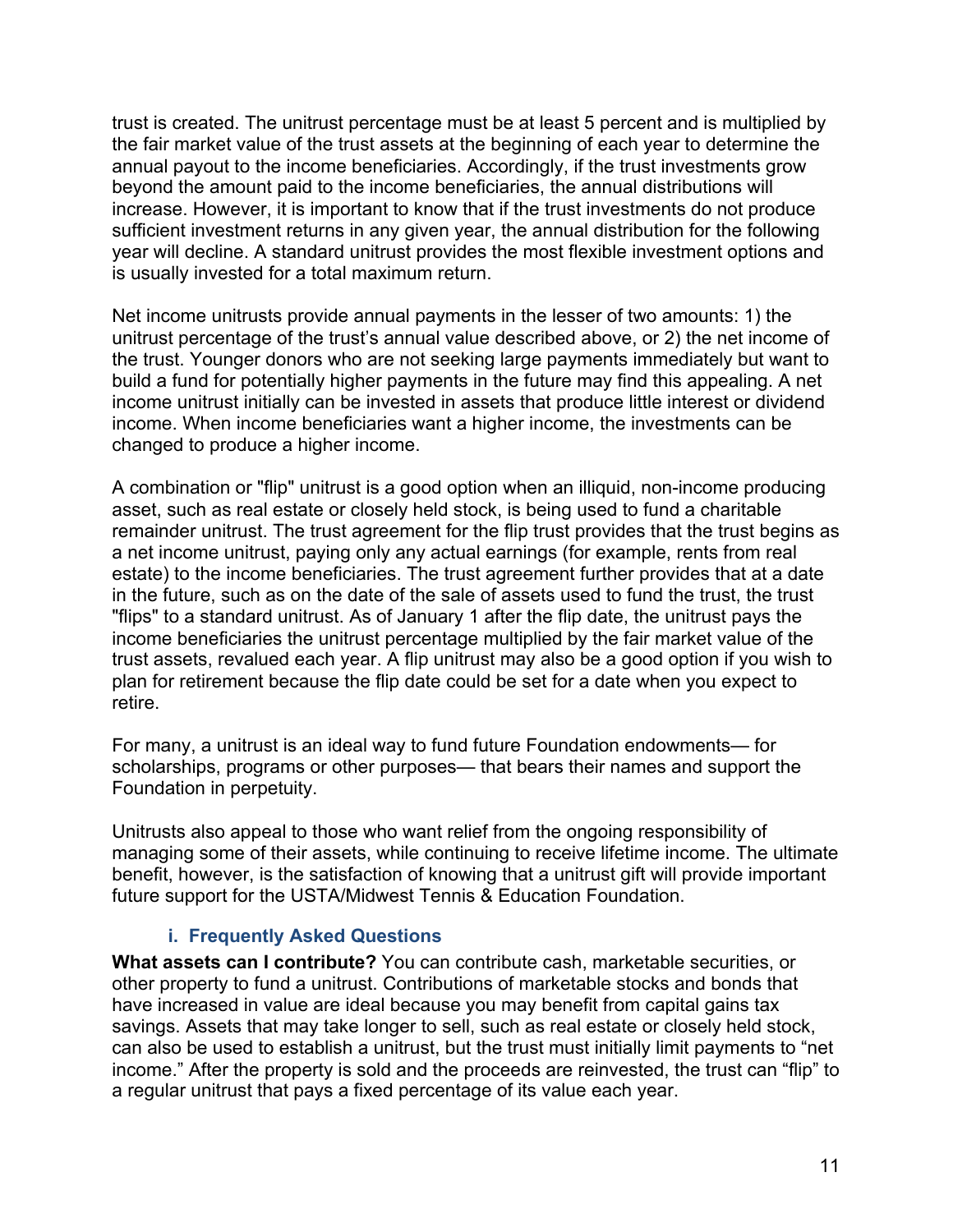**How is the unitrust's payout rate determined?** The payout rate is negotiated between you and the Foundation, taking into consideration the age of the income beneficiary(ies), the fair market value of the gift, and what you want to support at the Foundation. By law the rate cannot be less than five percent. A low payout rate results in a larger income tax deduction, a larger future gift to the Foundation, and a greater chance that the trust will grow in value. If the trust grows, so will your income.

**Who can receive income from the trust?** You, your spouse (or both of you), your parents, children, or others can be beneficiaries of the trust. In deciding on the income beneficiaries, you should be careful to limit the anticipated term of the trust to ensure that adequate funding remains to accomplish your ultimate purpose.

**Will I pay taxes on my trust income?** Beneficiaries are taxed on payments received from a unitrust based on a four-tier taxation system set forth in the Internal Revenue Code. Payments are usually a mix of ordinary income and capital gain. The Foundation, as trustee, will provide an annual statement of income tax information for each beneficiary's tax return.

**Who can serve as trustee?** A bank, an individual, or the Foundation may serve as trustee.

### **ii. Tax Considerations**

**Income tax charitable deduction:** You are entitled to a current income tax charitable deduction for the present value of the unitrust remainder that the Foundation will receive in the future. You can claim the deduction in the year you create the unitrust and use it to offset either 30% or 50% of your adjusted gross income. If these percentage limitations prevent you from using the entire deduction in the first year, you may carry forward the unused deduction for up to five additional years.

**Capital gains tax treatment:** A charitable remainder unitrust is tax exempt. Therefore, the trustee can sell appreciated assets without incurring an up-front capital gains tax, so the entire net proceeds of a sale are available for investment for your benefit.

### **g. Charitable Retained Life Estate**

If you would like to make a gift to the USTA/Midwest Tennis & Education Foundation, then you may be pleased to know that you can contribute a personal residence (including a vacation home) or a farm while continuing to live there.

This is possible by retaining a life estate in the property when you donate it to the Foundation. During your lifetime you will live in your home, use your vacation home or operate your farm just as you always have. You will be treated as the owner of the property and remain responsible for maintenance, repairs, real estate taxes, insurance and other expenses associated with the property.

Upon your death the Foundation will own the property in its entirety. You will qualify for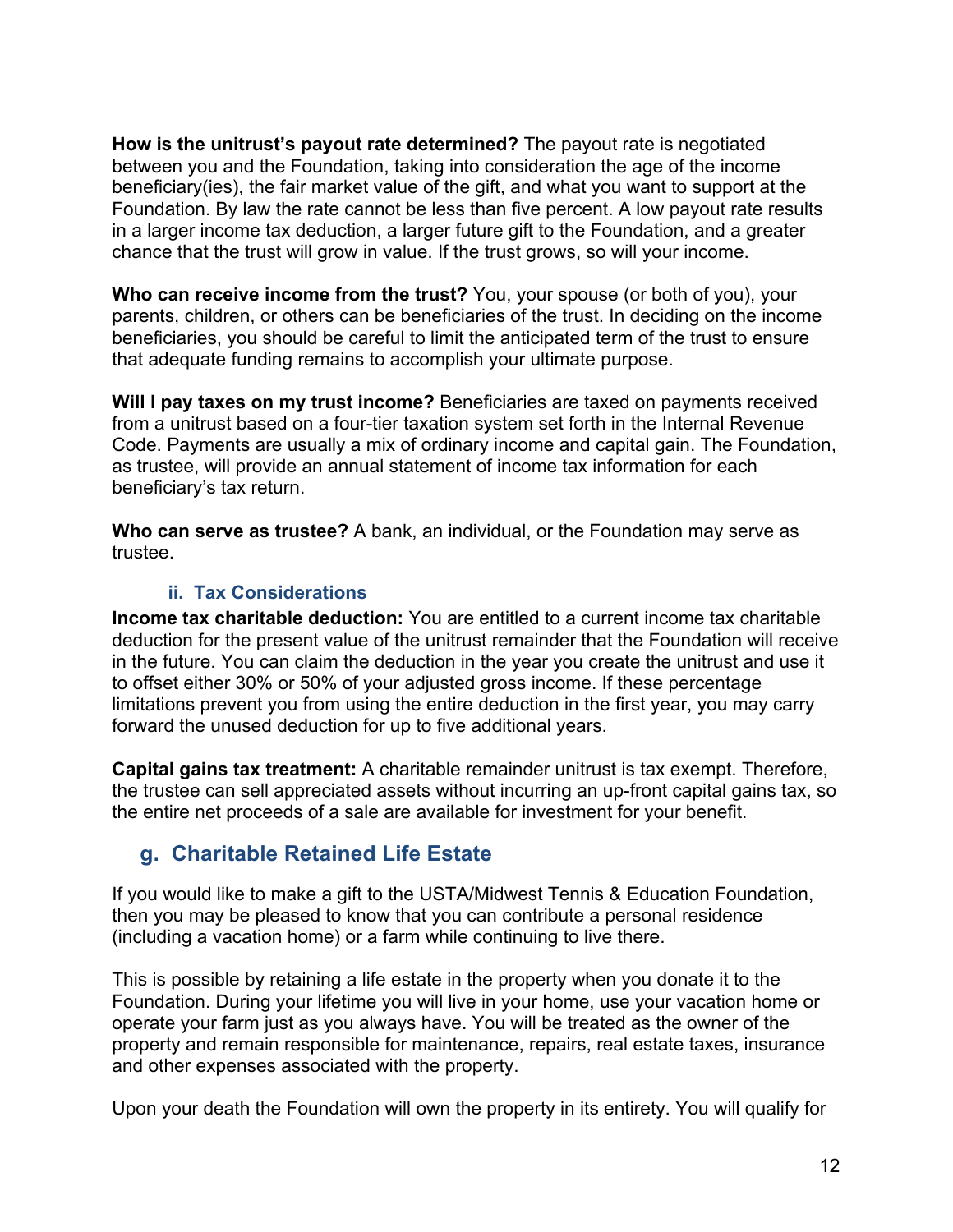an income tax deduction when you deliver the deed to the Foundation. You and the Foundation will also sign an agreement outlining your responsibilities regarding the property during your lifetime and describing what your gift will eventually support at the Foundation.

### **i. Frequently Asked Questions**

**Can I give a remainder interest in other kinds of real estate?** You may own vacant land, commercial real estate, or timberland that you would like to use for a retained life estate gift. Unfortunately, the tax code only permits a charitable deduction for a remainder interest in a personal residence (including a vacation home) or a farm. However, a charitable deduction is allowed for gifts of other types of real estate if made outright or to a charitable remainder unitrust.

**What if I want to move?** If you no longer want to live in your home or operate your farm, you and the Foundation have several options. The property could be leased to a third party and you would be entitled to receive the rental payments. You and the Foundation could sell the property and divide the proceeds in proportion to our respective fractional interests at the time of the sale. Finally, you could donate your remaining life estate interest to the Foundation and qualify for another income tax charitable deduction.

**Can I give someone else a life estate or limit the interest to a term of years?** Yes, you may give a life estate to someone else. You may also limit your or the other person's life estate in a residence or farm to a term of years and give the remainder interest to the Foundation.

**Why would I want to make a retained life estate gift rather than leaving the Foundation my residence or farm in my will?** Your estate would be entitled to the same estate tax charitable deduction for the value of your property upon your death regardless of whether you give the property to the Foundation now with a retained life estate or donate it through your will. However, by making a gift with a retained life estate now you will be able to claim an income tax charitable deduction that can reduce your current income taxes.

### **ii. Tax Considerations**

**Income tax charitable deduction:** You will be entitled to a current income tax charitable deduction for the value of the remainder interest in your residence or farm. You will need to obtain a qualified appraisal from an independent appraiser to determine the full value of your property. However, the value of the Foundation's remainder interest will be less than the total value of your property and is determined according to IRS rules and tables. You can claim the deduction in the year you make the gift. If you cannot use all of it in that year, you can carry the excess deduction forward for up to five succeeding years.

**Gift tax treatment:** If you give a life estate to someone else in lieu of or in addition to retaining a life estate for yourself, you will be making a non-charitable gift to that person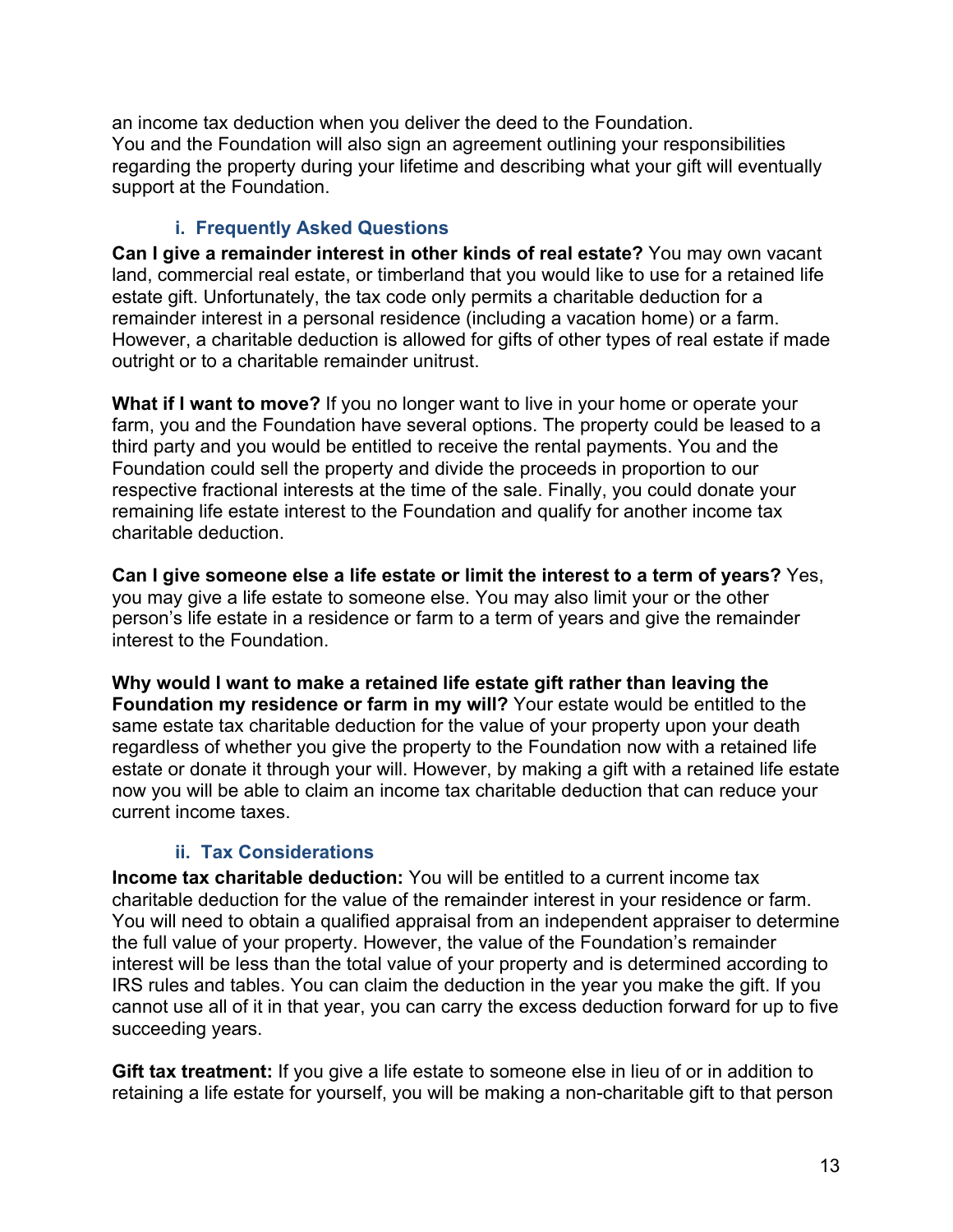of the value of his or her right to live in or use the property. You may have to pay gift tax on the non-charitable gift so consult your tax advisor if you are considering this.

**Estate tax charitable deduction:** If you retain a life estate, the value of your residence or farm will be included in your taxable estate when you die, but your estate will be entitled to an offsetting estate tax charitable deduction for the entire value. If you give another person a life estate in the property that begins after your death, or if you make a gift of a life estate in a residence or farm to another person under your will, the value of that life estate may be subject to estate tax. However, your estate will be entitled to an estate tax charitable deduction for the value of the remainder interest given to the Foundation.

### **h. Endowment Funds**

An endowment is a permanent fund created for long-term capital growth. Contributions are irrevocable and become the assets of the Foundation. The principal balance can never be spent, so the endowment earning power is protected against inflation. Excess income or appreciation is added to the principal to protect its value over time. The distributable balance consists of a net income/appreciation of the principal (typically 4.5-5%). This is the portion of the fund from which grants may be paid. Professional investment management is of all endowment funds is offered through services with our own USTA/Midwest Investment Committee policy and procedures. Once endowment is established, application process will be established based on founder's request and IRS nonprofit guidelines.

### **i. Frequently Asked Questions**

### **Is there a minimum to establish an endowment?**

Yes, there is a minimum dollar amount for initial funding of an endowment at the USTA/Midwest Tennis & Education Foundation, it is \$20,000. This is in order to obtain a reasonable rate of return on the principle to maintain a 4-5% net income. In order to pay grants with the net 4-5% there must be a reasonable amount of investable endowment money to create earning power.

### **Where will the endowment fund be invested?**

The USTA/Midwest Tennis & Education Foundation will provide an option for management of the investment funds through our own investment advisor the Foundation utilizes. Any parties are invited to interview. Please notes, the founder of the endowment is welcome to hire their own independent advisor of their choice.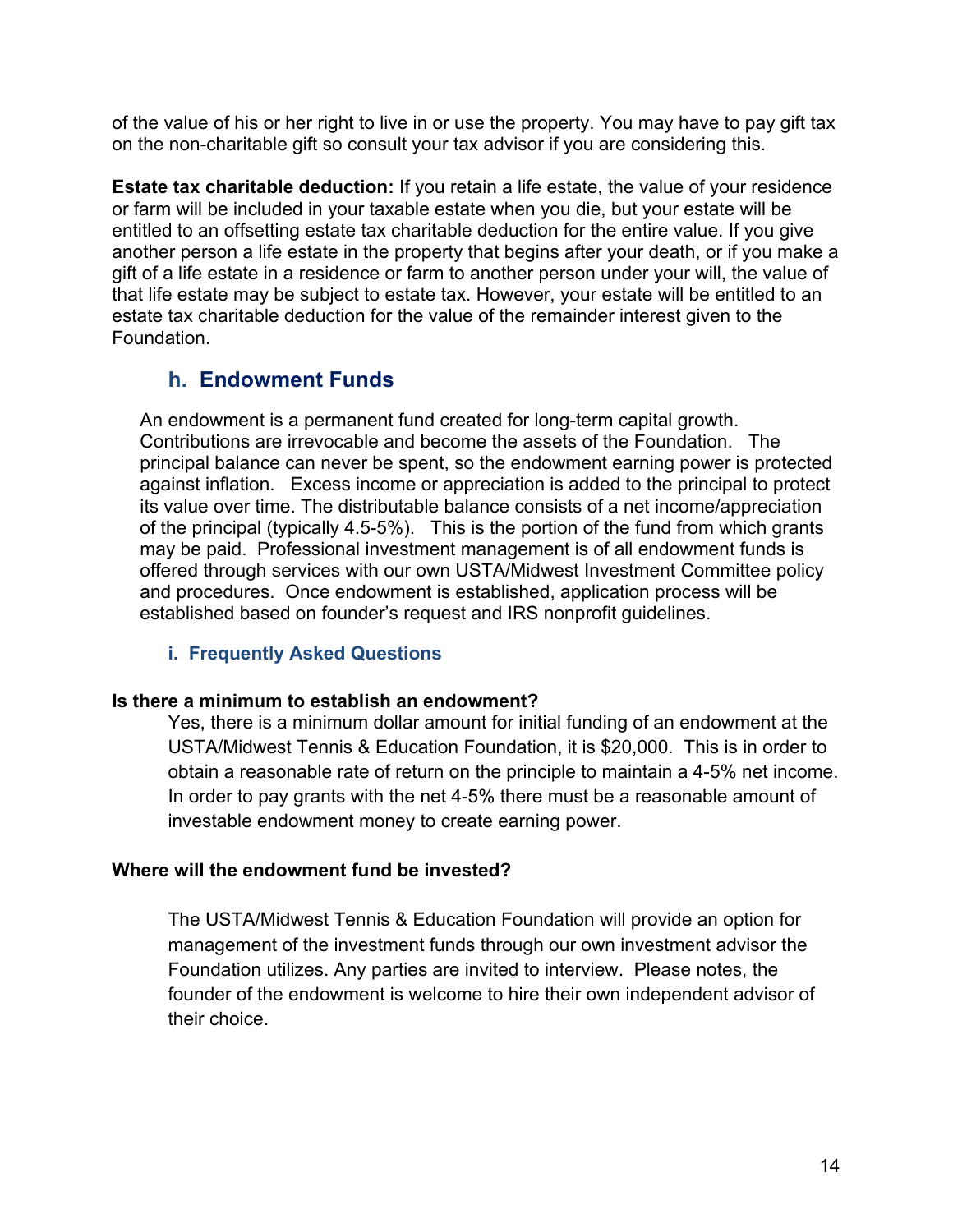# IV. **General Frequently Asked Questions**

**How does the Foundation use bequests***?* The Foundation uses gifts from estates as the donor directs. Often bequests are made to establish a named endowment in honor of the donor or others. Endowments are permanent funds designed to provide a perpetual source of annual support for a designated purpose. Bequests can also be designated for current use, which makes the entire gift available for use immediately.

#### **What is the Legal Name and Tax I.D. Number of the Foundation?**

*Legal Name:* All planned gifts should be directed to the USTA/Midwest Tennis & Education Foundation, Inc., an Indiana nonprofit corporation, currently located in Indianapolis, Indiana.

*Tax I.D. Number:* USTA/Midwest Tennis & Education Foundation Tax I.D. Number is 35-1875466.

**What language should I use in my will or trust?** There is sample language provided below to guide you and your attorney as you prepare your will or trust. For more specific language or additional help, please feel free to contact Elizabeth Dickison.

**What kind of gift can I give?** There are several ways to give the gift of tennis:

- A specific dollar amount or a specific asset.
- All or a percentage of the "residue" of your assets (what is left after you have made other gifts).
- Unrestricted (used for general educational purposes of the Foundation).
- Restricted (used for a particular purpose).
- Structured (to provide lifetime income to family before the gift is available for use by the Foundation).
- Contingent (gift is made only if specific conditions occur, e.g., your spouse has died before you).

**What if I've already made a provision for the Foundation in my trust or will?** If you've already made a provision in your trust or will or have named the Foundation as a beneficiary of your retirement plan, IRA or life insurance policy, we invite you to contact us so we can acknowledge your gift. If you would prefer to remain anonymous your gift will be kept confidential.

**Can I get tax benefits from making a bequest to the Foundation?** Charitable gifts from estates present a variety of tax planning opportunities. Unlike charitable gifts made during your lifetime, you do not receive a current charitable income tax deduction. However, if your estate is subject to estate tax a bequest to the Foundation entitles your estate to an estate tax charitable deduction for the amount donated and reduces the amount of tax your estate must pay. Note also that if you make a gift by naming the Foundation as a beneficiary of your retirement plan or IRA, there are additional income tax benefits.

**Do I need a will or trust?** If you want to control the disposition of your property at the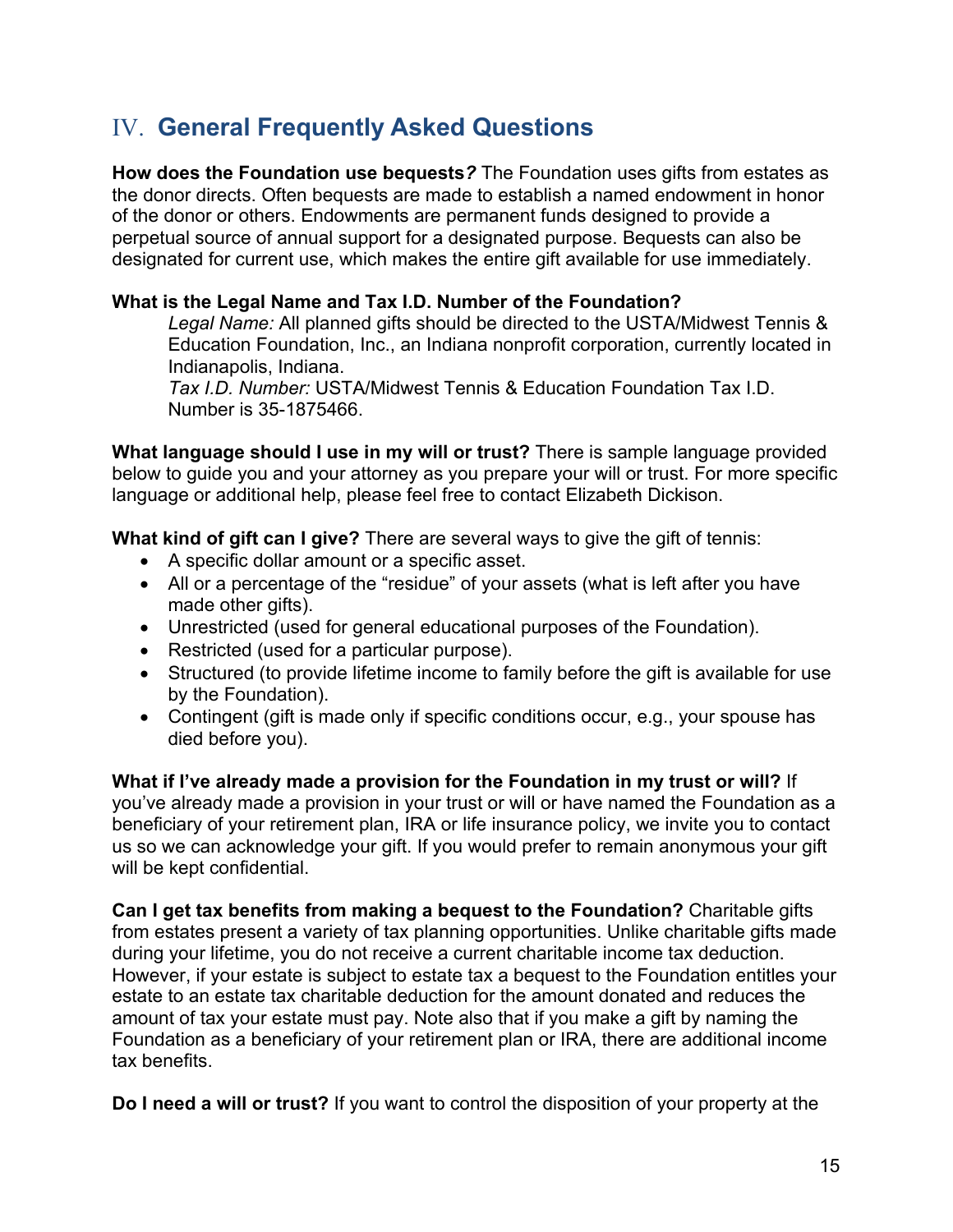time of your death, you need to have a will or a trust to direct how and to whom your property should be distributed. In your will you can also name a person or company to administer your estate. If you do not have a will, state law determines to whom your property is given – with no provisions for gifts to friends or charities. Your will can be changed, by you, at any time with the help of your attorney.

### V. **Sample Language**

### **Official bequest language for the**

USTA/Midwest Tennis & Education Foundation:

I give to USTA/Midwest Tennis & Education Foundation, Inc.**,** (the "Foundation") an Indiana nonprofit corporation, currently located in Indianapolis, Indiana, for such uses and purposes as its board of directors may determine \_\_\_\_\_\_\_\_\_\_\_\_\_\_\_ Dollars  $(\$$ [alternate 1:] ercent (  $\%$ ) of the residue of my estate. [alternate 2:] all of the residue of my estate.

[alternate 3:] specific asset for (purpose) by (player/program)